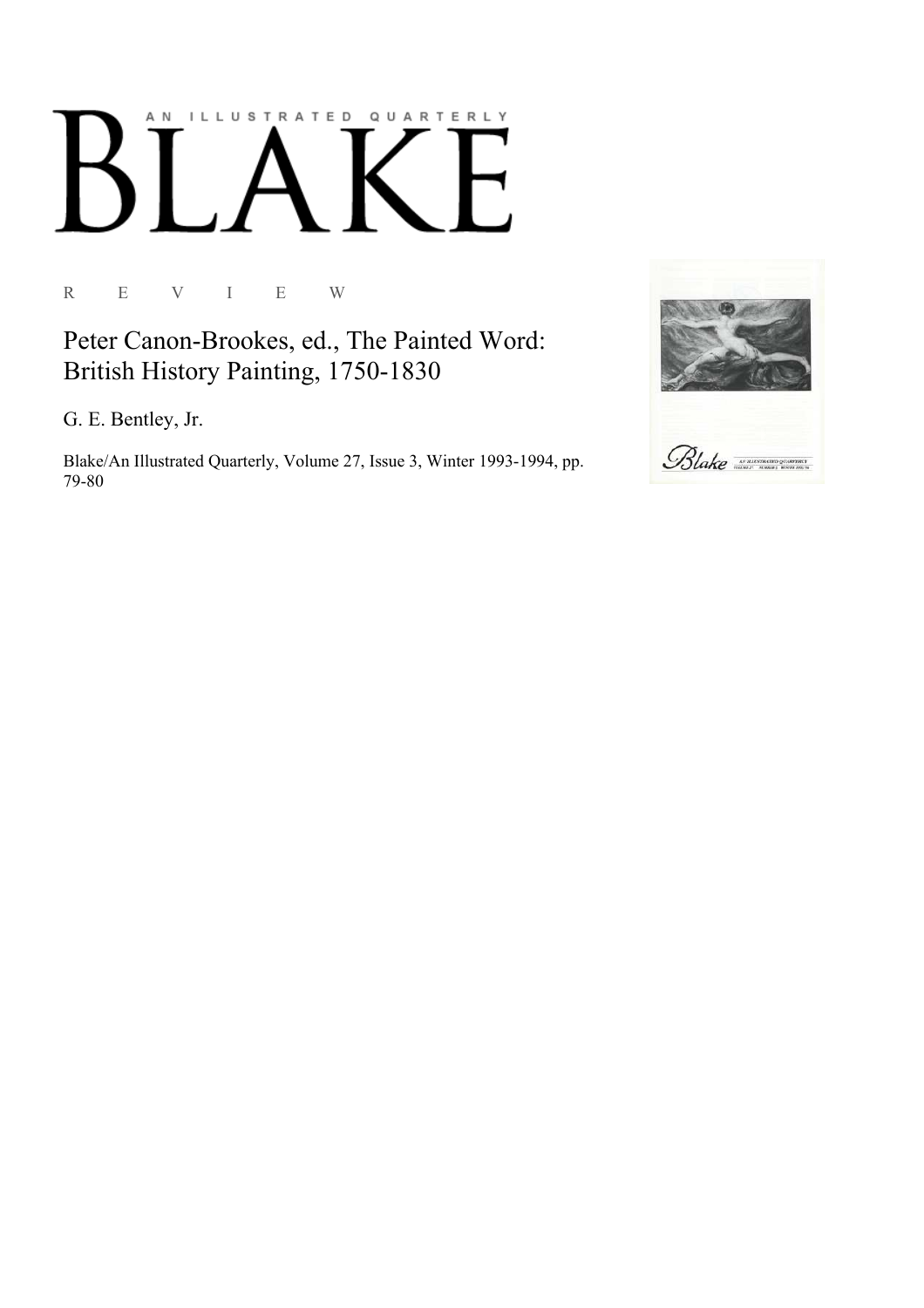all-important cultural text, the more so since it acknowledges that in the eyes of current academic feminists, this style failed to achieve the revolution in female discourse that Wollstonecraft attempted.

Kelly concludes with an interesting analysis of Wollstonecraft's *Historical and Moral View of the Origin and Progress of the French Revolution,*  which he reads as an attempt to reclaim a "feminized" French Revolution (170), a controversial reading of her *Letters* from Scandinavia as the selfdestructive representation of the female philosopher as merely a woman (193), and a familiar reading of *Maria, or the Wrongs of Woman,*  which usefully focuses on the trial scene as staging the thematic concerns of the book as a whole.

Readers will continue to turn to Eleanor Flexner, Emily Sunstein, and especially Claire Tomalin for more engaging accounts of Wollstonecraft's personality and the development of her thought, and to Mary Poovey, Cora Kaplan, and the contributors to the second Norton Critical Edition of *A Vindication of the Rights of Woman*  for more perceptive accounts of the ambivalences and contradictions in Wollstonecraft's life, thought, and writings. But Gary Kelly's *Revolutionary Feminism* provides the best account we have of how Wollstonecraft's literary style and rhetorical engagement with specific texts worked to construct a "revolution in discourse" that verbally embodied the rights of women to participate equally in the bourgeois cultural revolution of the romantic period.

*The Painted Word: British History Painting, 1750- 1830.* Ed. Peter Canon-Brookes. Woodbridge, Suffolk and Rochester NY: The Boydell Press, 1991. 139 pp. 156 plates. \$70.00.

## Reviewed by G. E. Bentley, Jr.

This impressive little book on *The*<br>*Painted Word* has nothing to do *Painted Word* has nothing to do with William Blake (who is mentioned only in an aside to Stothard's "Pilgrimage to Canterbury" engraving). However, it has everything to do with his context, for history painting was what Blake practiced (in water colors) all his life, giving visible form to heroic and dramatic events from literature and history, including religion and myth. Here is set out verbally and, more important, visually, a record of what Blake and his leading contemporaries from Barry and Fuseli to Reynolds and West thought was the noblest form of visual art, the equivalent of the epic in poetry and of the opera and symphony in music. We can scarcely appreciate the consistent sense in Blake's art without understanding what he and his contemporaries meant by history painting, and here the context as it developed in his time is set out more completely than I have found elsewhere.<sup>1</sup>

But there is a paradox here, for most of those who devoted their lives to history painting, such as Barry and Blake and Haydon, starved for their pains, and many of the painters who spoke most eloquently of the dignity of history painting, such as Reynolds and Romney, made their handsome livings by painting portraits. The noblest history paintings were heroic in size, and the only walls appropriate for such



heroism were in great houses and churches and munificent institutions, such as the Royal Society of Arts which commissioned (but did not pay) James Barry to cover the walls of its Great Room with his series of paintings illustrating "The Progress of Human Culture." However, the noblemen and bishops and magnates with suitable walls to decorate preferred pictures of their dogs and horses and wives, rather than Culture or II Penseroso or The Prodigal Son. Of the devotees of history painting, only the Americans Benjamin West and John Singleton Copley were commercially successful; for West, success was guaranteed by the personal patronage of George III, and for both West and Copley it was prints rather than paintings which established their popularity and secured their incomes in old age.

One might like to think our own time more enlightened about painting than Blake's, for family portraits and race horses no longer dominate the walls of the best galleries and homes. However, fashionable ladies and noble sportsmen have not been displaced in public favor by goddesses and prophets, for this exhibition of "The Painted Word" was the last to be held at the distinguished Heim Gallery, which has now gone out of business. The noble and the heroic apparently have no more appeal to our age than to Blake's.